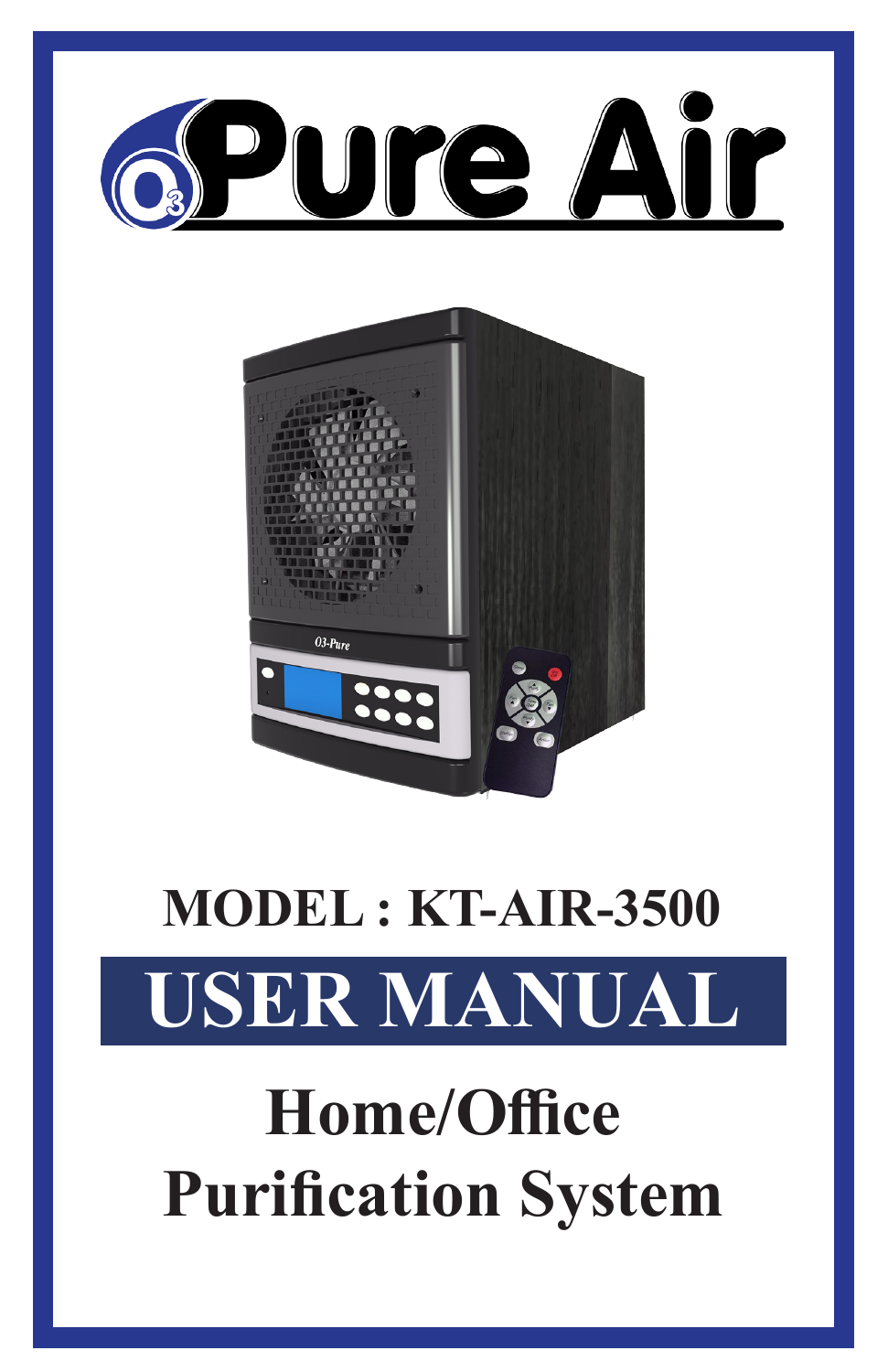**Please read all of the information provided in this user's guide before operating your new air unit.**

### **WARNING**

This air unit is not a medical device. Do not stop or alter any medical therapy programs or medications without the advice of your physician. Excessive ozone concentrations may cause mucous membrane or respiratory irritation. A rule of thumb is to turn the purifier dial off or down if the O3 smell is detected.



# **CAUTION!**

RISK OF ELECTRICAL SHOCK DO NOT OPEN

# **ATTENTION!**





This "exclamation point" calls attention to a feature for which you should read the enclosed literature carefully to prevent operating and maintenance problems.



This "bolt of lightning" indicates that insulated material within your unit may cause an electrical shock. For the safety of everyone, do not remove product covering.

**Caution:** This unit is not intended for use by persons (including children) with reduced physical, sensory or mental capabilities, or lack of experience and knowledge, unless they have been given supervision concerning use of the unit by a person responsible for their safety.

Children should be supervised to ensure that they do not play with the unit.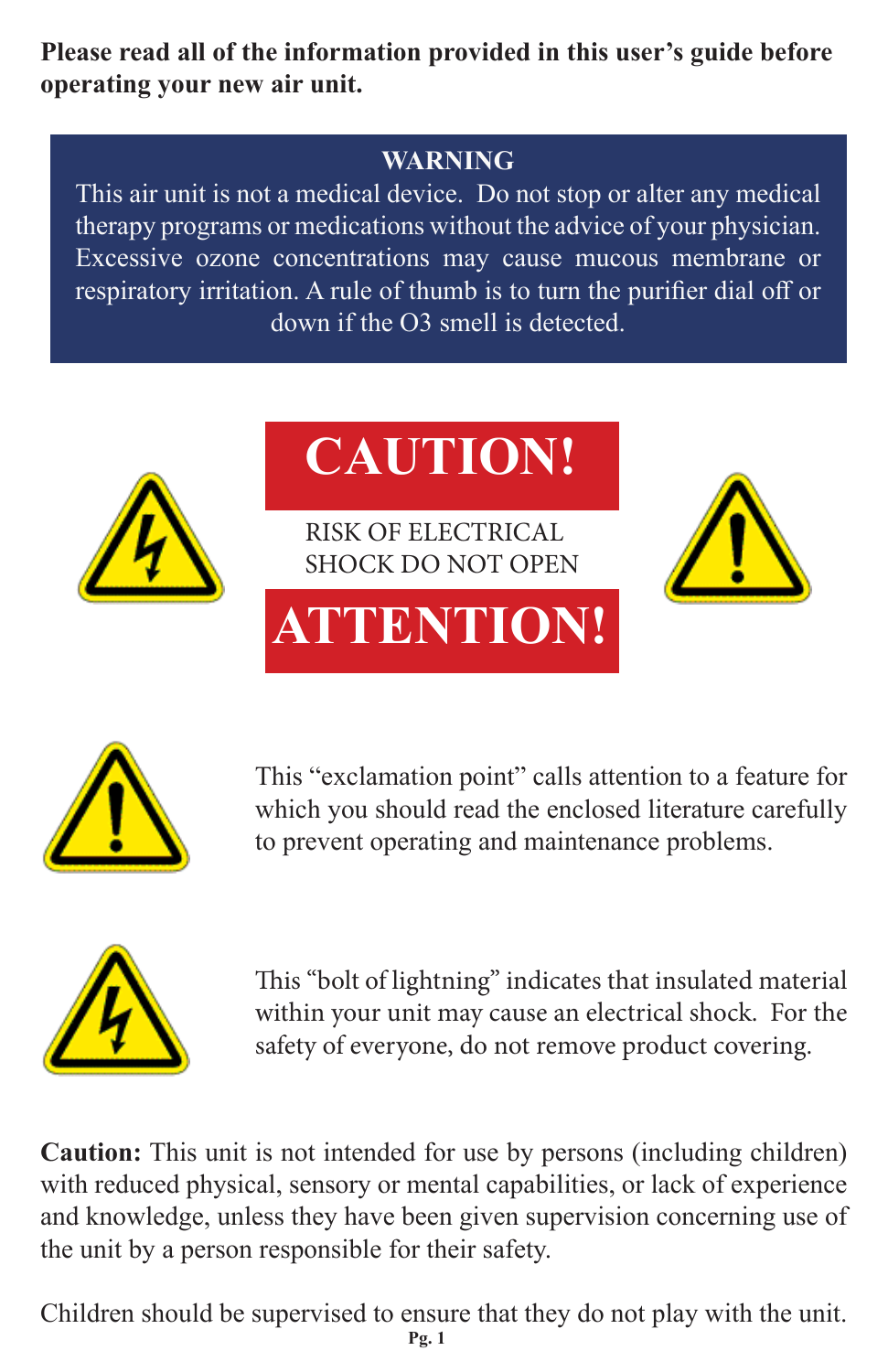**Congratulations on your purchase! You have purchased a state-of-theart air purification system. Only the finest materials surround the finest air purification technology. We hope that you will enjoy your purchase for years to come.**

**Read ALL instructions carefully before using this product**

### **FOR YOUR RECORDS**

**Please record the model and serial number below, for easy reference, in case of loss or theft. These numbers are located on the back panel of your air purification unit. Space is also provided for other relevant information.**

| Model number KT-AIR-3500 |  |
|--------------------------|--|
| <b>Serial Number</b>     |  |
| <b>Date of Purchase</b>  |  |
| <b>Purchased From</b>    |  |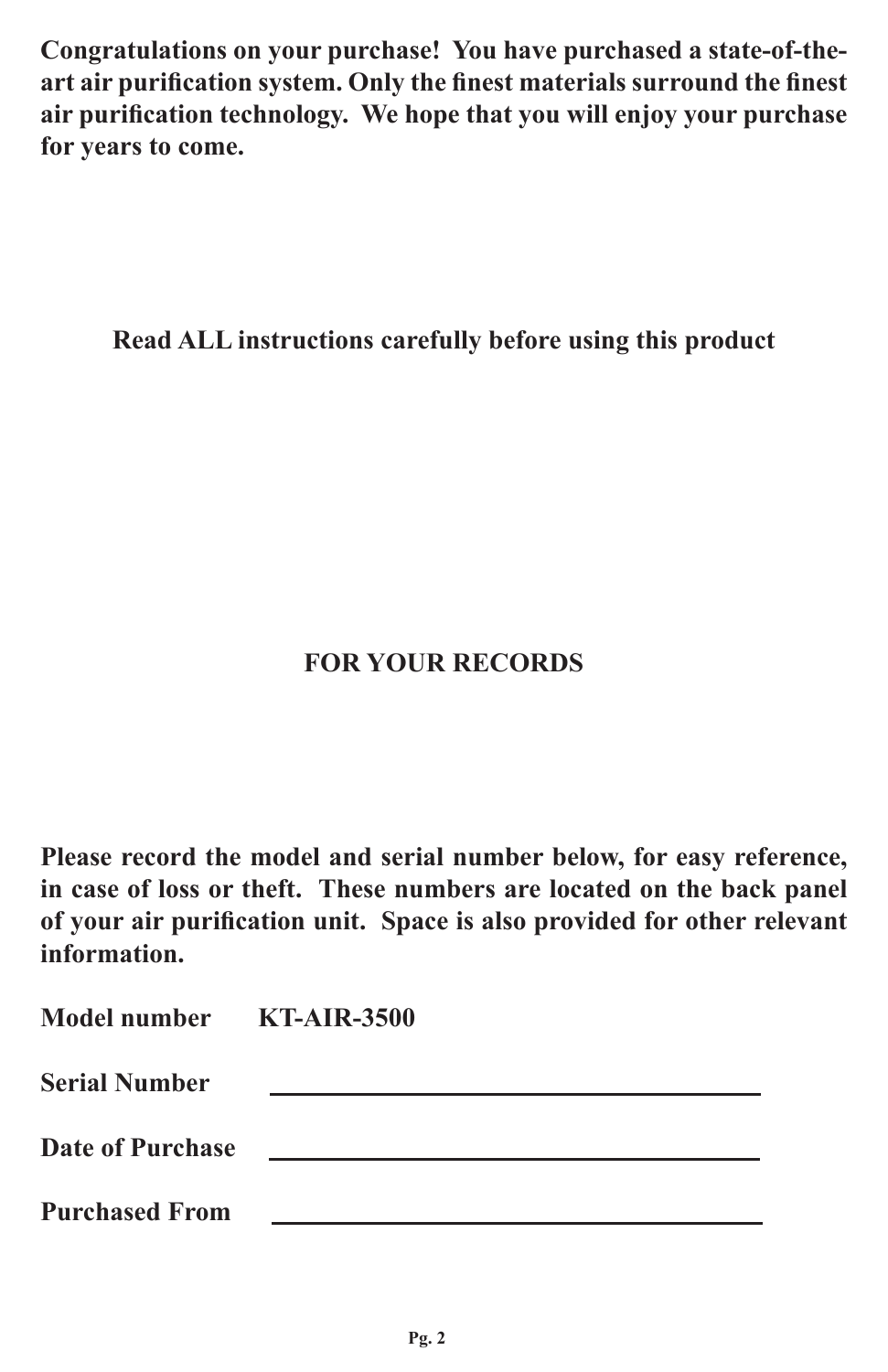#### **Understanding the O3 PURE® Air Purifier (Front View)**



### **Part Function**

| LCD Display Panel Display working status, time; with blue back-light |
|----------------------------------------------------------------------|
| optional.                                                            |

Remote Control (not shown) To control the working status of air purifier.

| <b>Manual Button</b> | Control the air purifier by hand. |
|----------------------|-----------------------------------|
|----------------------|-----------------------------------|

Fan Grill Removable fan grill. Wash with warm soapy water.

*Control for the negative ion generator is separate from the O3 control. Negative ions can be created around the clock to keep down dust and particulate.* 

*O3 also known as activated oxygen is normally kept at modest levels in occupied spaces. To remove heavy odors, the units may be adjusted to a higher level for a period of time. Some use a timer to completely deodorize the home or office while away. Unused O3 reverts back to O2 in about an hour.*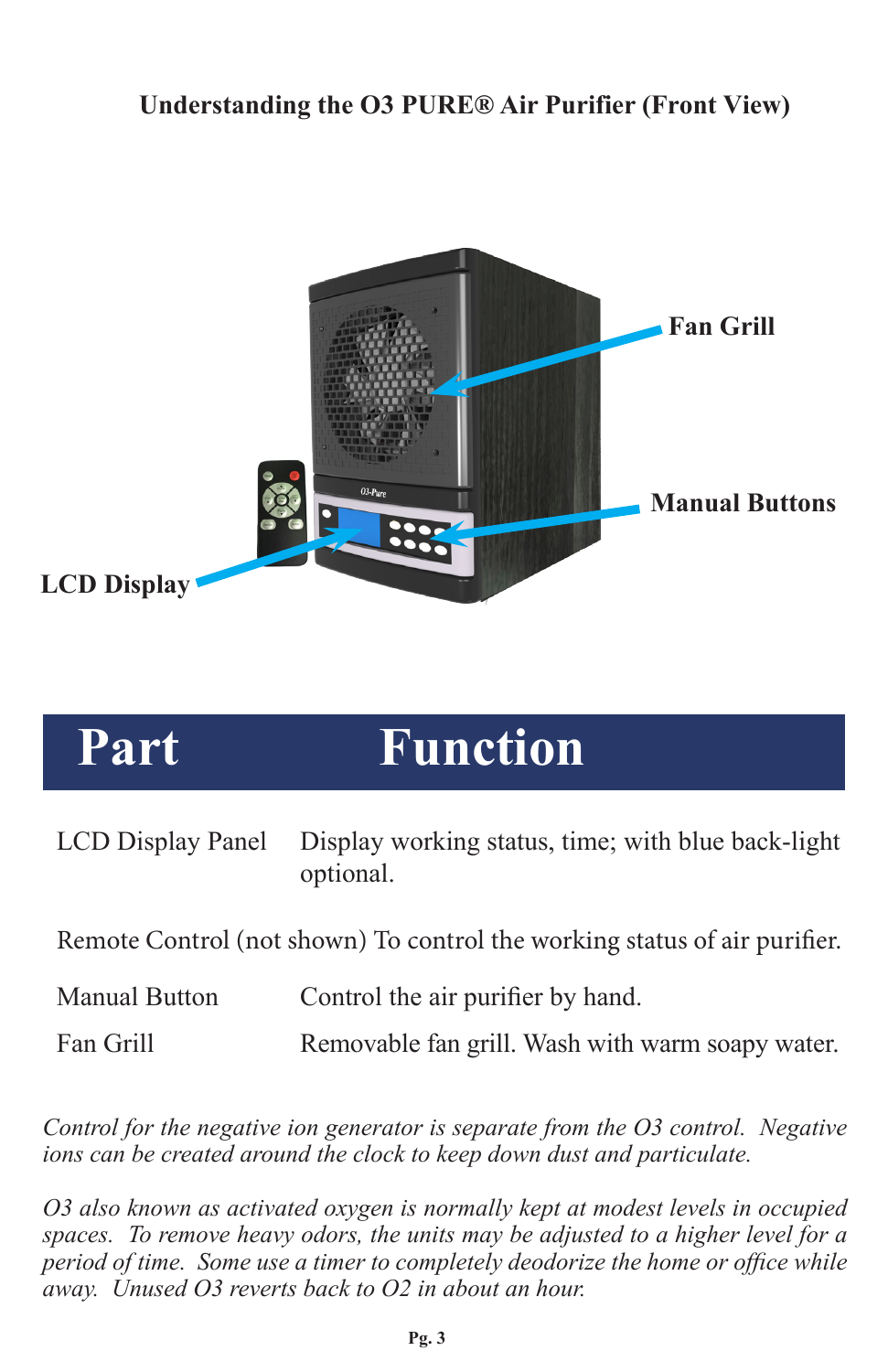### **Understanding the O3 PURE® Air Purifier (Rear View)**



### **Part Description**

| Plate Receiver              | Allows insertion and removal of ceramic<br>plates for cleaning.                                                                                      |
|-----------------------------|------------------------------------------------------------------------------------------------------------------------------------------------------|
| Power Cord                  | 110 Volt grounded cord (unless otherwise<br>specified). DO NOT bypass ground wire<br>cord.                                                           |
| TiO2 Photo-catalytic Filter | Photo-catalytic filter can be replaced very<br>easily. It is long lasting and does not need<br>replacing often.                                      |
| Ozone Plate                 | Removable ceramic plate. Wash with<br>ammonia & water using a stiff brush or<br>toothbrush. Rinse thoroughly and dry<br>completely before replacing. |
| Washable HEPA Filter        | To wash or replace, access the HEPA filter by<br>un-screwing the 4 finger screws on the back<br>& removing the intake cover and pre-filter.          |
| UV Light                    | $365\hat{1}\frac{1}{4}$ m wavelength, replaceable                                                                                                    |

**NOTE: As you stand in front of the unit the ionizer will create a slight charge. If you then touch a metal object there may be a static electric discharge similar to touching a doorknob in winter.**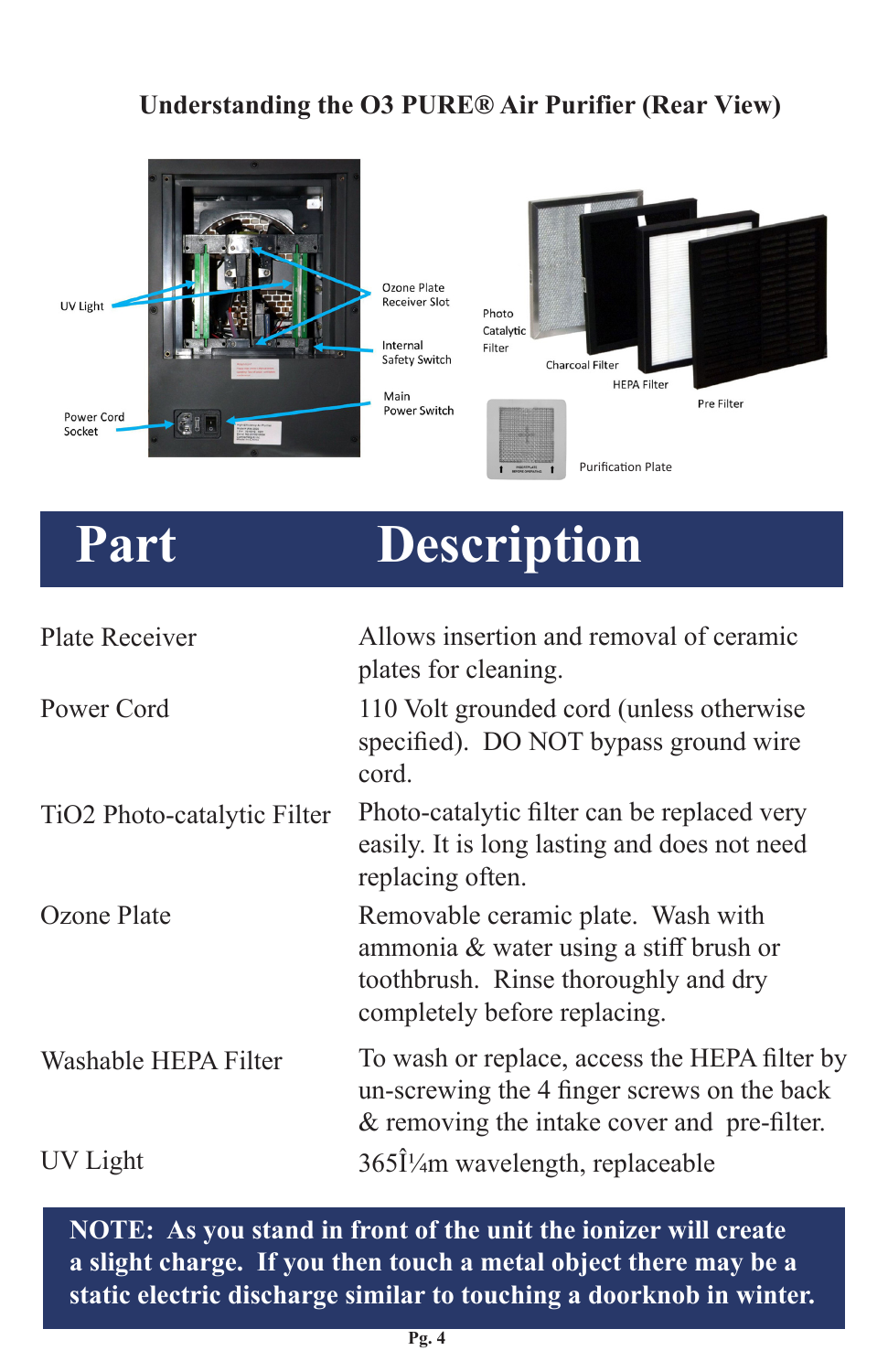### **Operation/Settings & Control**



- 1. Manually, or with remote control, turn unit "on".
- 2. Press "Fan ▲" or "Fan ▼" to adjust airflow speed. There are five speeds from which to choose.
- 3. Press "Purify ▲" or "Purify ▼" to adjust the level of activated oxygen (O3). There are five stages. Use the following chart to determine the proper setting for the area to be purified.

| <b>Purifying</b><br><b>Stage</b> | <b>Display</b> | <b>Active Area</b><br>(Square Feet) | <b>Purifying</b><br><b>Stage</b> | <b>Display</b> | <b>Active Area</b><br>(Square Feet) |
|----------------------------------|----------------|-------------------------------------|----------------------------------|----------------|-------------------------------------|
| Stage 1                          | Purify I       | $0 - 500$                           | Stage 4                          | Purify IV      | 1500-2000                           |
| Stage 2                          | Purify II      | 500-1000                            | Stage 5                          | Purify V       | 2000-3500                           |
| Stage 3                          | Purify III     | 1000-1500                           |                                  |                |                                     |

- 4. 4."Sterilize" controls the UV lamps and photo-catalytic filter. You'll know that this feature is activated from the soft blue glow visible through the front grill. Press this button to both activate and de-activate this feature "Don't stare directly at the blue light."
- 5. 5." Anion" controls the dispersal of negative ions. You'll know that this feature is activated as the orange bulb will be lit and clearly visible through the front grill. As with the "Sterilize" feature, this button can both activated and de-activate the negative ions
- 6. 6."Sleep" mode dims the LCD panel to a minimum level allowing for a good night's sleep when the unit is used in the bedroom. It is important to note that use of "Sleep" mode does interrupt the Activated Oxygen setting but leaves all remaining settings in tact.
- 7. 7. Proper Installation of photo-catalytic filter and HEPA filter. Please be reminded if you want to insert a ozone plate into the unit then reinstall the photo-catalytic filter and HEPA filter, you should install it according to the pictures indicated below, otherwise, the unit does not work.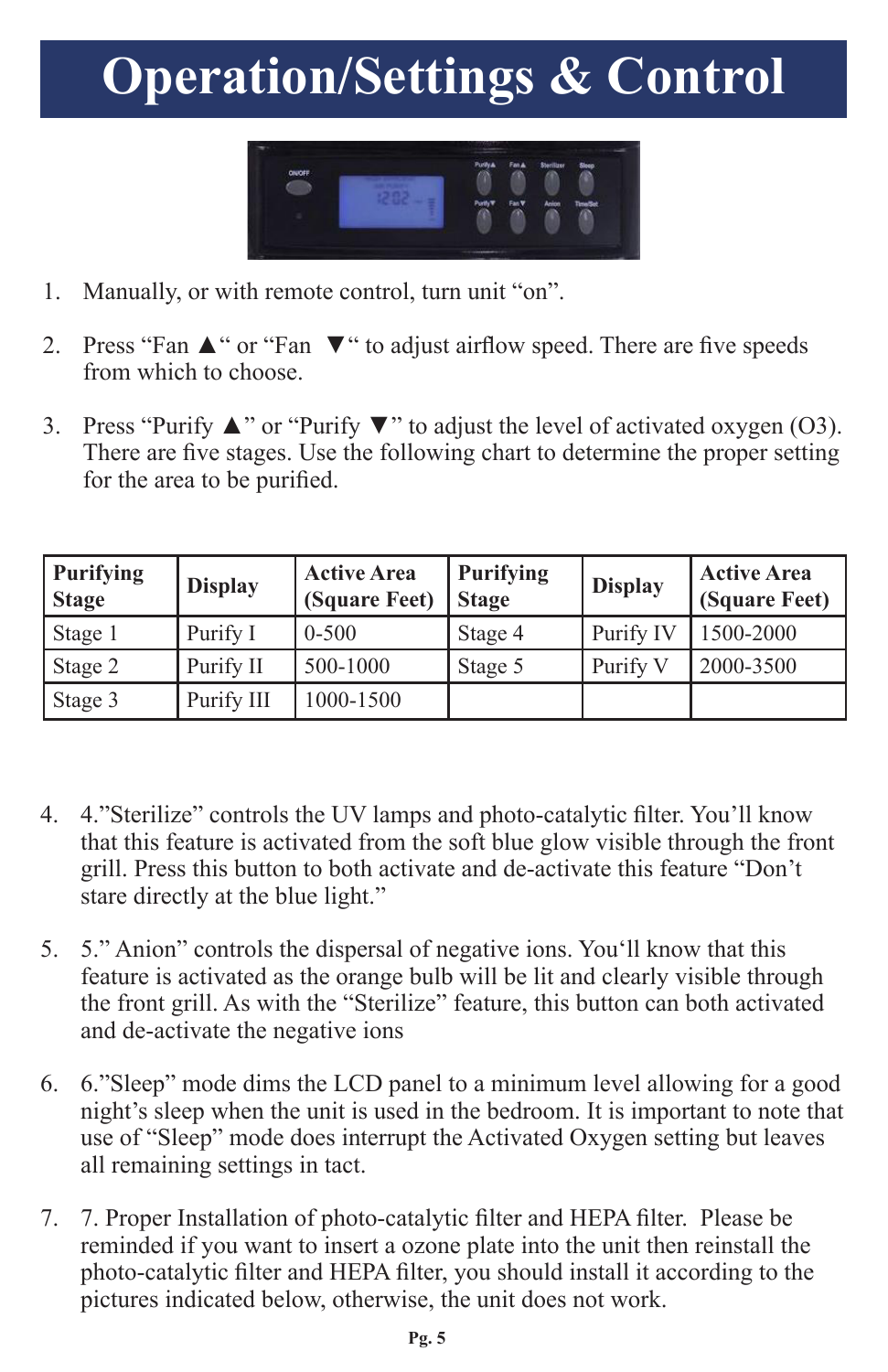



### **Setting Clock & Digital Timer**

To set the clock to the current time, press the "Time/Set" button twice in quick succession. The "Time" indicator will flash. While flashing, press "Purify up" or "Purify down" to set the hour. Press "Fan up" or "Fan down" to set the minutes. Press the "Time/Set" button one final time to conclude the process. NOTE: The Air Purifier and Sterilizer employs a US standard 12 hour clock.



#### **Your Air Purifier gives you the option to start or shut down the unit using the digital timer feature...**

#### **To set the "start" time:**

Set unit to desired functions and levels. Then turn unit off using the "ON/OFF" switch on the front display (rear power switch remains "on"). Press "Time/Set" button once. The "Time/Set" indicator will flash. While flashing, use "Purify up" or "Purify down" controls to set the desired hour and "Fan up" or "Fan down" controls for the desired minute to set the time of day you wish the unit to automatically turn on. Press the "Time/Set" button two final times to set the timer. The appearance of a clock icon on your LCD panel indicates that this function has been properly set.

#### **To set the "shut off" time:**

While unit is on press "Time/Set" button once. As with previous timer function, "Time/Set" display panel indicator will flash. While flashing, use "Purify" and "Fan" controls to set desired hour and minute per previous examples. Press "Time/ Set" button twice to conclude this process. As before, the clock icon appearing on the LCD panel is your indicator that this function has been properly set.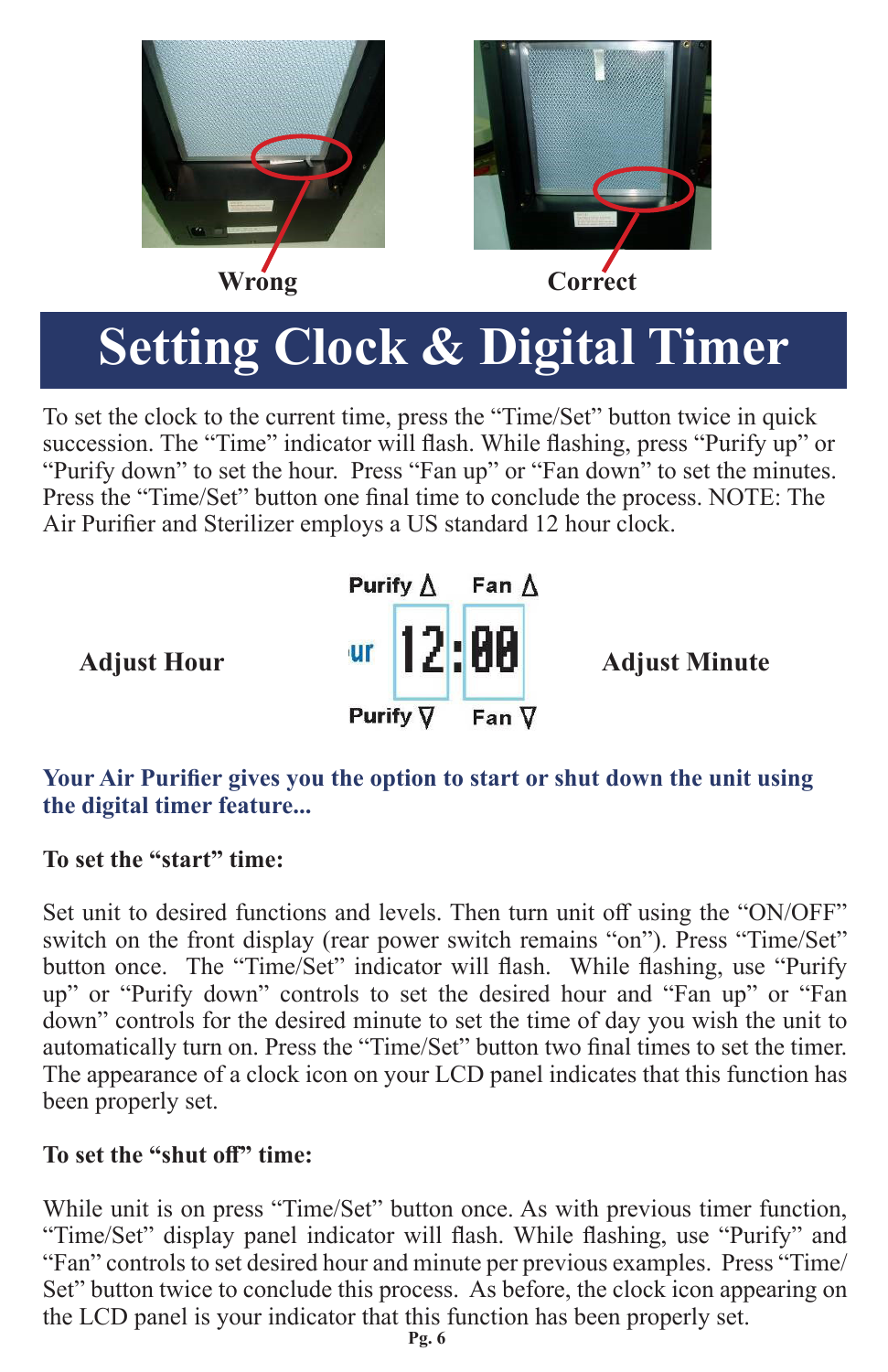### **Setting Clock & Digital Timer**

Some users who are sensitive to ozone set their units up on a timer so that the purifier does its work only when they are away from home. This allows for a higher setting and higher concentrations, which can be more effective for purging purposes. The ozone will normally dissipate in less than an hour after the purifier is turned off. Simple timers plug into an outlet and are available at hardware and variety stores.

### **Where To Use?**

- Homes & Living Areas
- All types of offices & stores
- Water & fire damaged areas
- New paint & wallpaper areas
- Odor clean-up
- "Sick" buildings
- Hospitals & nursing homes
- Veterinary offices
- Smoking areas
- Hotel rooms
- High pollen environments
- New carpet furniture & Rooms
- Kitchens
- Attics & basements
- Laundry rooms
- Doctors€<sup>TM</sup> offices
- Day care centers
- Stables & aviaries
- Locker rooms
- Restaurants & bars

### **Service**

Should you determine that your air unit requires service, please contact your local dealer or the retailer listed on your sales receipt.

### **Warranty**

The O3 Pure Air comes with a 2-yr. Limited manufactures warranty. The warranty does not cover filters and bulbs. Contact your dealer for warranty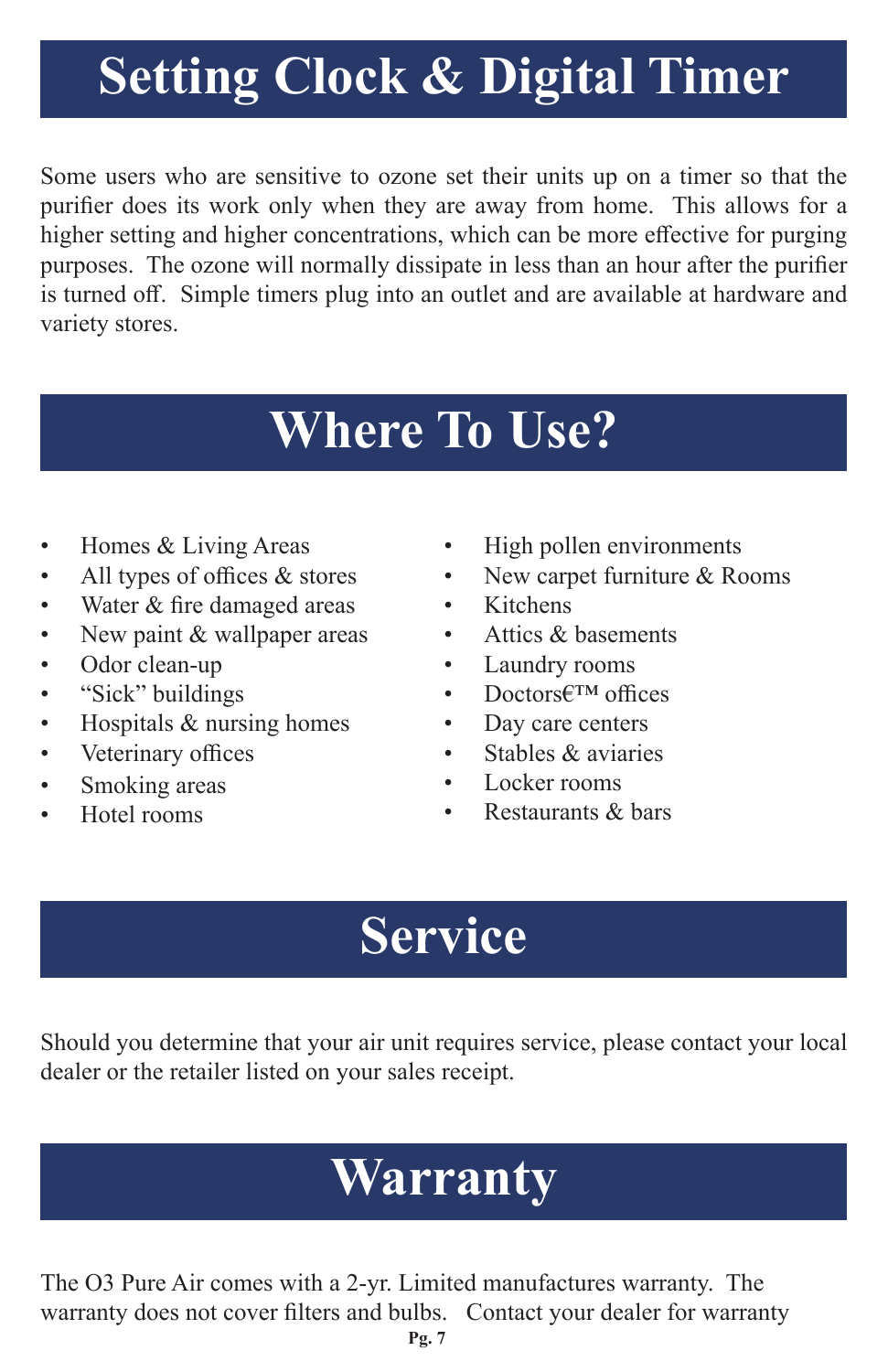### **Cleaning & Maintenance**

To clean the filters.. Shut down the unit and unplug from the power source. Remove the rear screws on the back of the unit. Rinse the rear filter and the HEPA filter in warm water as needed. Do not use detergent or chemicals in your water solution. Simply dust the PCO filter do not wash or scrub the aluminum PCO filter. Make sure filters are dry before replacing. When replacing filters you must make sure the safety switch is pushed up towards the front of the unit. (See Section 7 of Operations/Settings And Controls)

To clean a plate, first turn the unit Off and unplug from outlet. Then remove the 4"x4" plate from back of unit. Pull plate firmly in the center to remove from the slot. With plate firmly supported in the hand apply a solution of warm water and ammonia (50/50 solution is suggested) or a strong grease cutting detergent. Scrub with a stiff brush if necessary. Be careful not to drop the plate or scrub off the silicon. Clean both the metal screen and the ceramic tile. Rinse plate in hot water and dry completely before installing. If available you may use a hair dryer to dry the plate. Reinstall plate, making sure it is secured and flush with the back of the unit. Plug unit into a grounded electrical outlet, turn unit on and start enjoying clean fresh air.

To clean needlepoint ionizer, first turn Off and unplug from outlet. Remove the fan grill cover. The needle point ionizer will be easy to find in front of the fan by looking for two pieces of wire. Take a Q-tip or cotton swab dipped in alcohol and clean any dust that may have accumulated on the needlepoints. This process may be done when plates are being cleaned. While you have the front grill cover off the unit you may also clean the fan and grill itself. To clean the fan simply wipe the blades with a damp cloth or vacuum. The grill cover may also be cleaned with warm soapy water. Be careful that the fan grill cover is completely dry before installing.

### **Troubleshooting**

If you suspect a problem with your unit check the following

- Make sure plate is clean (see above).
- Unit is plugged in properly and turned on.
- Check the fuse to make sure it is installed properly and not burned out. To replace fuse, push in and turn fuse holder to the left, remove old fuse, replace with spare. Use 1 amp fuse, 1.25 inches long.
- Wall outlet is active
- Check plate alignment making sure the ceramic plate is almost flush with back of unit.
- It is important that the Air purifier be properly grounded to avoid potential shock. If the fan is not operating or after cleaning the plate no buzzing sound is detected on the high setting of the O3, please contact your local dealer.

#### **Caution: Turn off Power Switch if you want to open the back panel of the unit to insert ozone plate or replace parts.**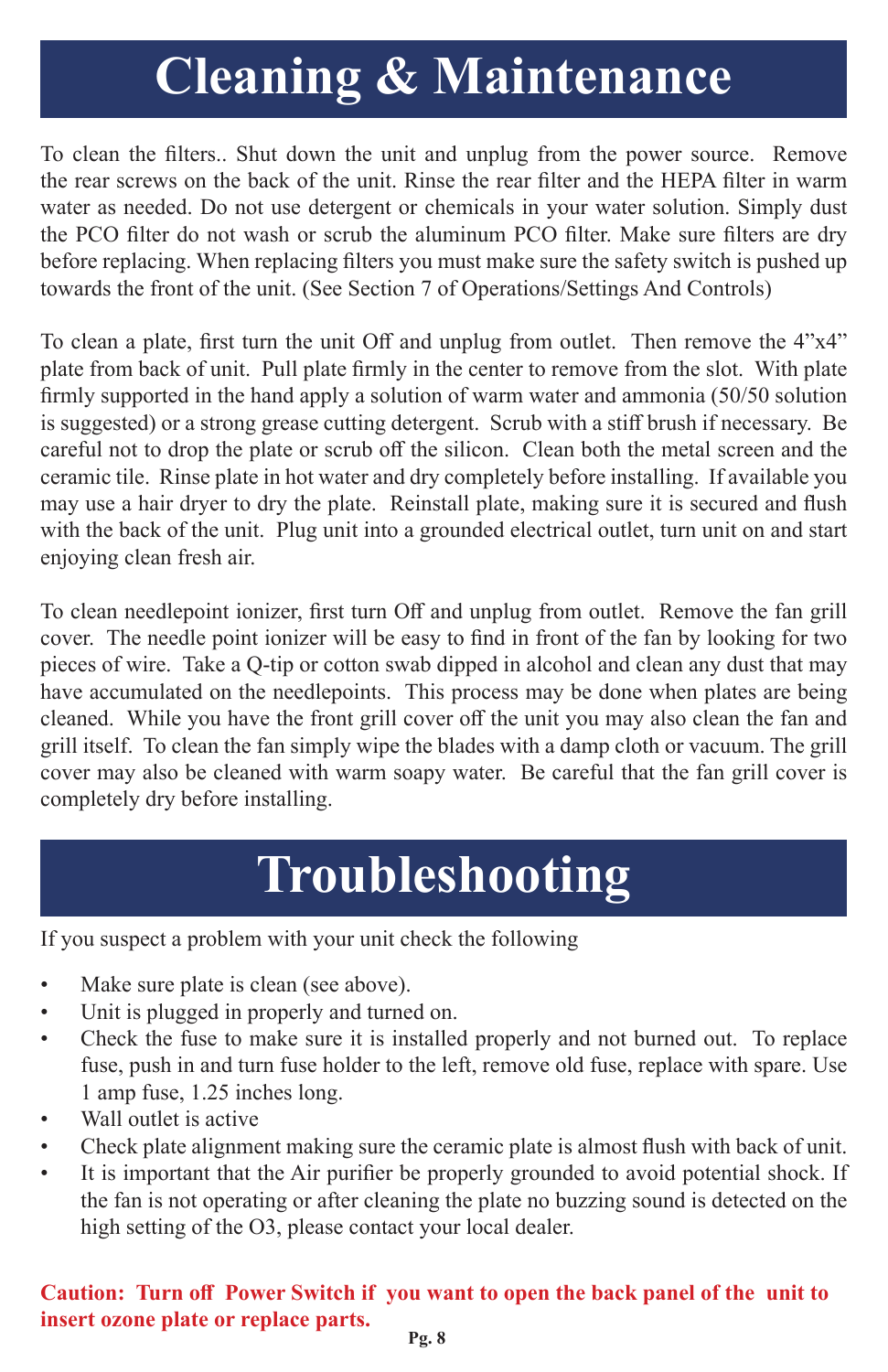### **How the O3 PURE® Air Works**

O3 Pure Air Purifiers and Sterilizers combine the best and most modern technologies available today to cleanse the air of 99.9% of all airborne pollutants. Not just a filter…not simply a purifier…O3 Pure Air Purifiers are the best of both worlds.

Pollutants and odors have no chance against O3 Pure Air Purifiers …here is what they are up against:

#### **DIRT, DUST & DEBRIS PRE-FILTER:**

This initial stage traps large particles such as dirt, dust and debris.

#### **HOSPITAL GRADE HEPA FILTER:**

With a filtration rate of 99.7%, it captures microorganisms, bacteria, mold and viruses below 0.3 microscopic particles. Washable.

### **UV2 ULTRAVIOLET CARTRIDGE X2:**

Mimics the sun's sterilization properties. Artificial UV energy has proven to be 1,600 times more effective than the sterilization effect of the sun in killing viruses and bacteria, mold spores, mildew bacteria and other airborne antigens and pathogens.

#### **PHOTO-CATALYTIC FILTER:**

The Photo-Catalytic Filter oxidizes toxic fumes and breaks dust substances into odorless carbon dioxide and water. Removes airborne bacteria and deactivates viruses.

### **ACTIVATED OXYGEN (O3) (PURIFY):**

Oxidizes airborne particulates such as perfumes, food smells and cigarette smoke. Converts these pollutants to O2 (pure oxygen).

### **NEGATIVE IONS (ANION):**

Produces negatively charged electrical particles that attach themselves to particulates in the air (positive ions), rendering them heavy enough to fall to the ground and out of the air we breathe.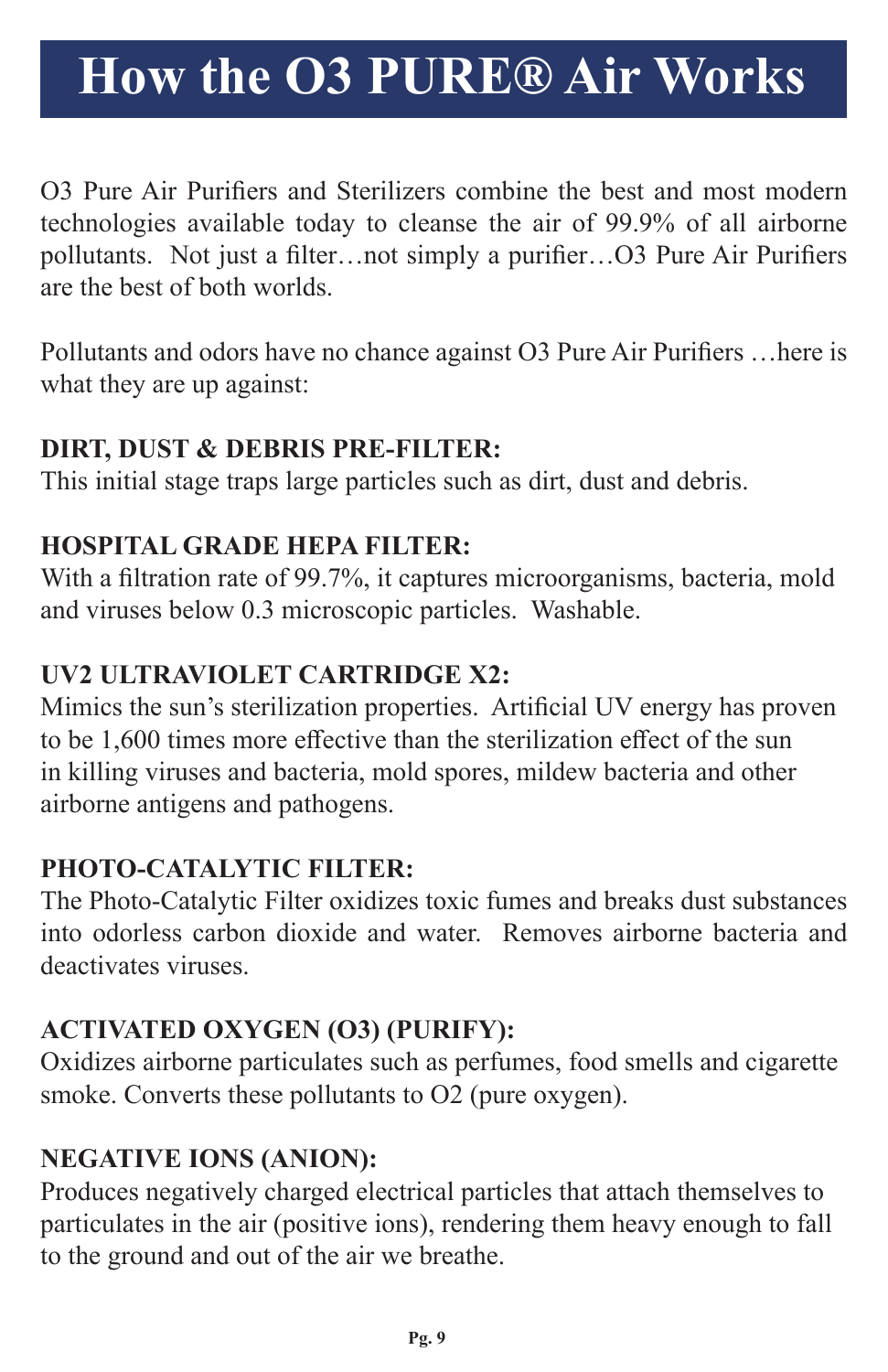### **Questions & Answers**

### *Q. Should I run my purifier 24 /7?*

**A.** Yes for best results you should leave your purifier running. You can run the fan which causes air to be filtered through the HEPA filter. Also you can run the Sterilizer which turns on the UV and creates the PCO Filter.

### *Q. How does it compare to air filters?*

**A.** The O3PURE AIR Purifier uses the latest modern technologies available today to cleanse the air of 99.9% of all airborne pollutants. Not just a filter…not simply a purifier…The O3PURE AIR Purifier is the best of both worlds.

### *Q. Is ozone safe?*

**A.** Yes, but moderation is the key. Ozone in very high concentrations can be irritating to mucous membranes and the respiratory system. We recommend you set the O3 purify section properly. Before using the Air Purifier you should read the enclosed instructions carefully. Refer to using a timer section.

### *Q. Where should I place the O3 PURE Air Purifier?*

**A.** The O3PURE AIR Purifier should be placed in a room that is centrally located in your home. The O3PURE AIR Purifier is easy to move so you might want to try it in a couple of locations to help decide what works best for your environment. An elevated location is better to distribute ions and activated oxygen more evenly. The O3PURE AIR Purifier works best if placed within 10 feet of a cold air return.

### *Q. How long will the O3 PURE Air Purifier last?*

**A.** The O3PURE AIR Purifier is made with quality materials and superior craftsmanship. The best engineering goes into each O3PURE AIR Purifier and you will enjoy it for many years.

### *Q. Is it difficult to install?*

**A.** No. Just install 1 of the O3 plates (located in separate box packaged inside the carton). The unit will perform better when placed at an elevated central location. Some customers prefer to have more than one unit to better control certain sections in the home. **To install, refer to page 8 - MAINTENANCE.**